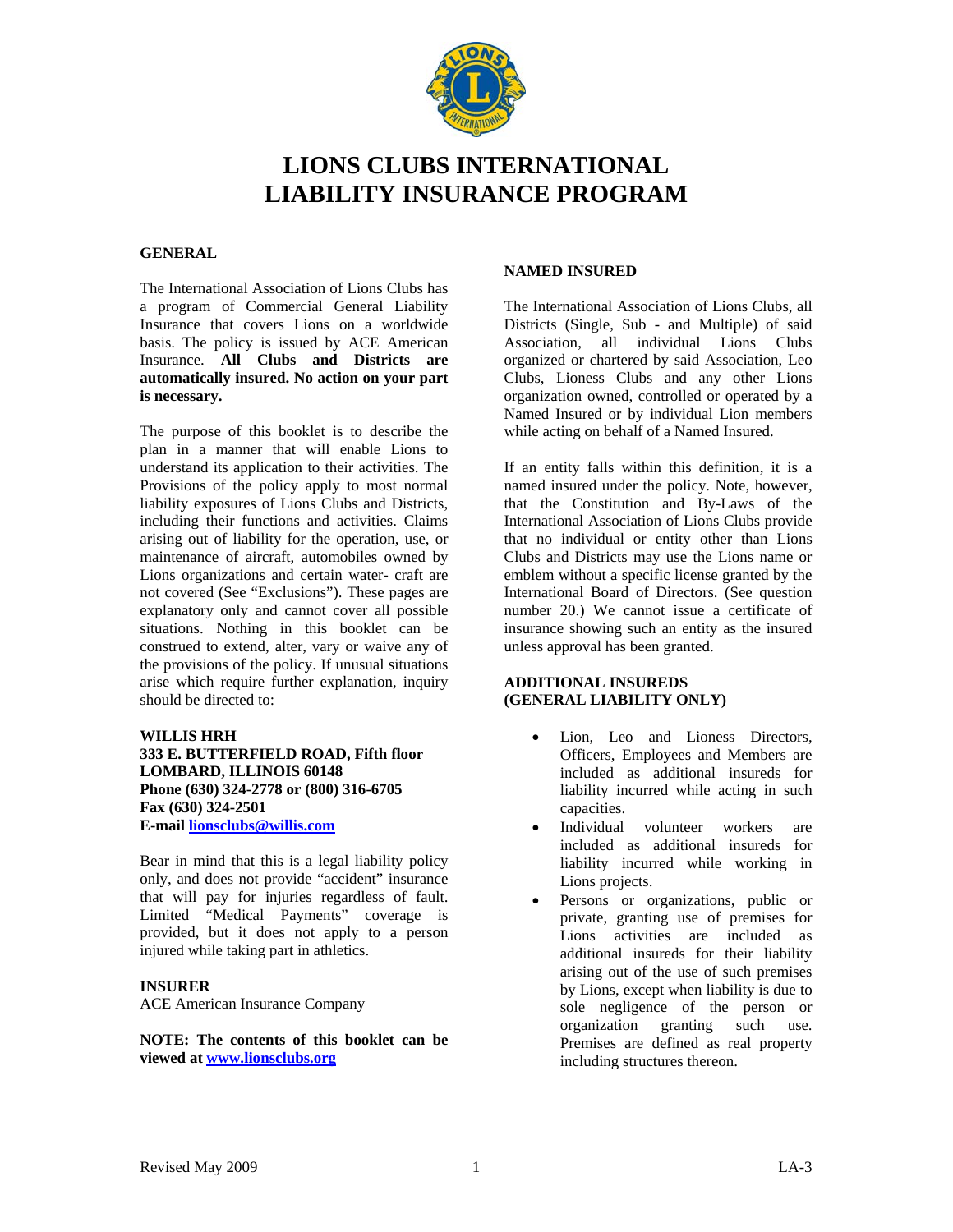• Also included, as additional insureds, are states or political subdivisions that issue permits to a Named Insured for liability arising out of the Named Insured's activities under said permit.

#### **LIMITS OF INSURANCE**

General Aggregate Limit \$2,000,000. Products-Completed Operations Aggregate \$2,000,000. Personal & Advertising Injury Limit \$1,000,000. Each Occurrence Limit \$1,000,000. Damage To Premises Rented To You \$1,000,000. Premises Medical Expense Limit (Any one person) \$ 1,000.

The Limit of Liability applicable to each occurrence is \$1,000,000 for Bodily Injury and Property Damage combined. **If the activities of your Club or Lions Organization are such that you desire a larger limit of liability, it is recommended that you arrange locally for an Umbrella or Excess Liability policy.**

### **COVERAGE**

### **General Liability**

The policy pays sums that the insured, including Lions Clubs and Districts and individual members and volunteer workers, becomes legally obligated to pay as damages to third parties because of Bodily Injury or Property Damage caused by an occurrence arising out of or in the course of Lions functions and activities.

The following liability coverages are provided:

- Premises, Operations and Activities
- Products and Completed Operations
- Owners and Contractors Protective
- Contractual Liability
- Personal Injury & Advertising Injury
- Damage To Premises Rented To You
- Incidental Malpractice
- Medical Payments

Please review this booklet for additional details regarding this coverage.

#### **Automobile Liability**

Liability for the use of automobiles owned by a Named Insured is NOT covered. The liability of a Lions organization (Named Insured) for the use of hired or non-owned automobiles (including members' automobiles) is covered, but only as excess over the owner's insurance. If a Lions organization owns an automobile, it must be separately insured. Coverage is not provided for the liability of the owner or operator of any automobile, or for physical damage to any automobile used in connection with Lions activities. The term "automobile" includes busses, trucks and trailers.

Automobiles your club might rent or borrow are a particular concern. The policy does not provide automobile physical damage insurance. If you rent an automobile, be sure to purchase insurance from the rental company to cover damage to the vehicle.

The same limitations apply to other property you might rent, borrow or use. See questions 4 and 5 for further comments.

### **Exception**

In certain countries there are compulsory motor vehicle laws fixing responsibility on the owner for accidents arising out of the use of an automobile. In other countries there are laws regulating automobile insurance that could render the coverage provided by this program invalid. In such countries, the Hired, Rented and Non-Owned Automobile Liability coverage would not apply.

### **Contractual Liability**

If your club enters into a written contract, it is likely that it will contain a "Hold Harmless Agreement" which requires you to protect the other party from injury or damages arising out of your activities. Many agreements that used to be made on a handshake now require a written contract to define each party's rights and obligations. The policy does provide Contractual Liability insurance, but the contract might contain unfair or ambiguous wording that would not be covered. Legal advice is necessary when entering into contracts. Specific legal advice concerning leases and other agreements should be provided by local legal counsel. See question 21 for further comments.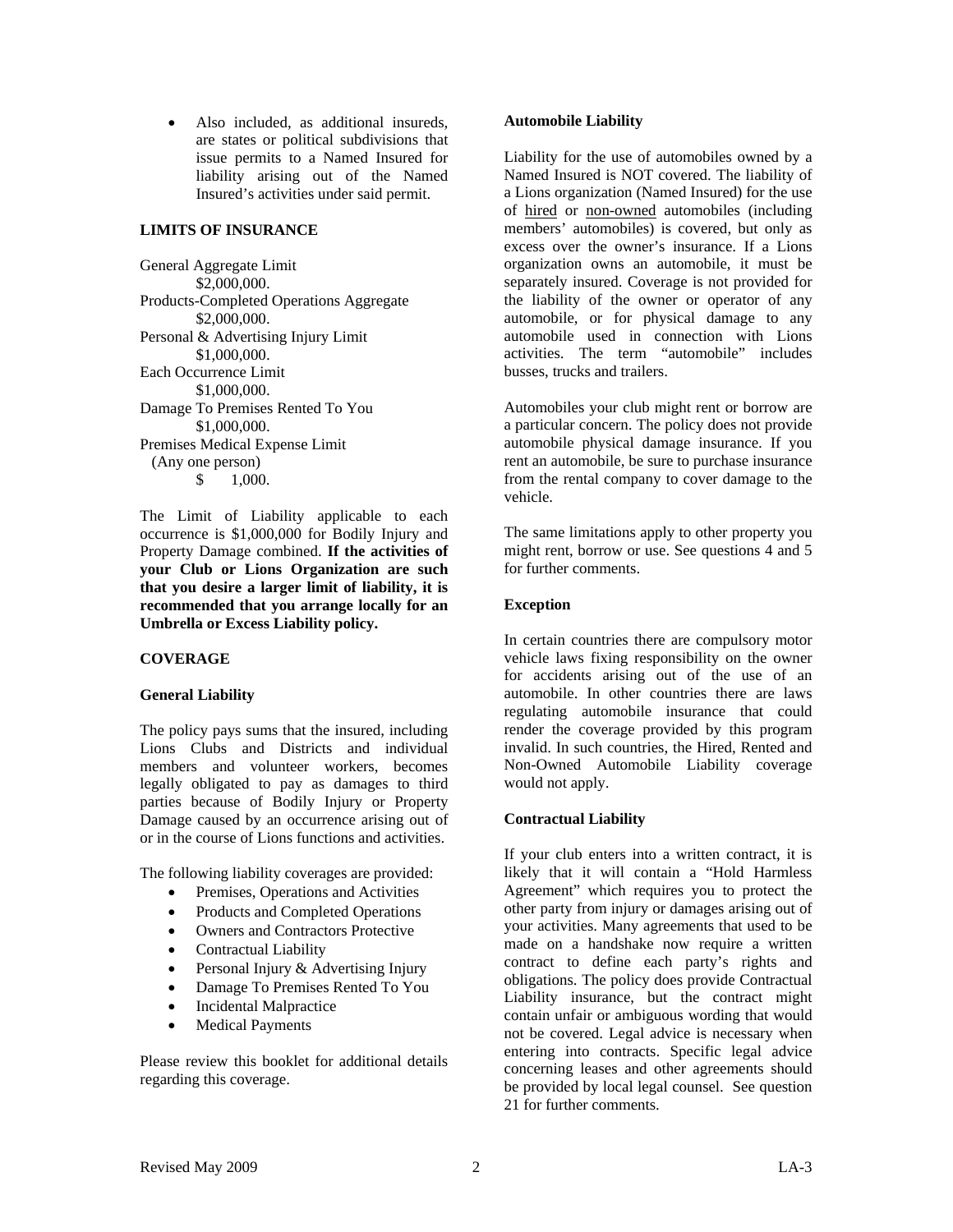### **EXCLUSIONS**

The policy is the 2001 ISO Commercial General Liability form on an occurrence basis and contains the exclusions usual to such insurance, including:

- Liability arising out of employment related perils is NOT covered.
- Liability arising out of the operation, maintenance or use of automobiles owned by a Named Insured is NOT covered.
- Liability arising out of the operation, use or maintenance of aircraft is NOT covered.
- Liability arising out of the operation, maintenance or use of watercraft owned by a Named Insured is NOT covered.
- Pollution and Asbestos exclusions apply.
- The Liquor Liability exclusion applies. Liability arising out of the sale or serving of alcoholic beverages is NOT covered. When Clubs or Districts sell or serve alcoholic beverages or distribute alcoholic beverages at a fund raising activity or event, separate Liquor Liability insurance should be arranged locally if available in your jurisdiction. The Association's experience in liquor liability situations is such that it cannot recommend, and in fact discourages, clubs from participating in events involving the sale or serving of alcoholic beverages.

**The policy is excess over any other valid and collectible insurance.** 

### **SPECIAL ACTIVITIES**

In general, the policy applies to most operations and activities of Clubs and Districts with the exception of the operation, use or maintenance of aircraft, automobiles owned by the Club or District and certain watercraft. However, we emphasize that proper Certificates of Insurance should be obtained from any party who conducts an activity sponsored by Lions. Concessionaires or any parties conducting functions for Lions should carry their own liability insurance and their policy should name the Lions Club or District as and additional insured.

Persons or organizations granting use of premises used by Lions are included as additional insureds under your policy with respect to their liability for your use of their premises. Where necessary, Certificates of Insurance can be issued in their favor upon request.

### **SAFETY OFFICER**

Each Lions Club or other organization should designate a Safety Officer with duties as follows:

1. Review this booklet and pages 4, 5 and 6 in particular as they apply to activities being planned.

2. Review each Club activity from a safety standpoint and identify potential hazards.

3. Complete the self-inspection checklist for each activity (available on the Association's website) and keep a copy on file.

4. Ensure that there is adequate supervision of the event for the protection of Lion members, spectators, participants and the public.

5. Obtain Certificates of Insurance from circuses, carnivals, concessionaires, or other operators who conduct or participate in Lions events, and have them name your Lions Club as additional insured.

6. Gather all significant information on any incident that might result in a liability claim and report it promptly to the insurance company as instructed in this booklet.

#### **PREMIUM PAYMENT**

The costs of this insurance program are paid by the International Association of Lions Clubs.

#### **CLAIM COSTS**

The cost of the insurance program is directly related to the cost of claims. The cost of each claim adds to the amount paid by the International Association of Lions Clubs and Lion members through payment of their International dues. Since it is Lions' money that pays the claims, it is important that Lions Clubs and other insureds make safety a priority in the conduct of their activities.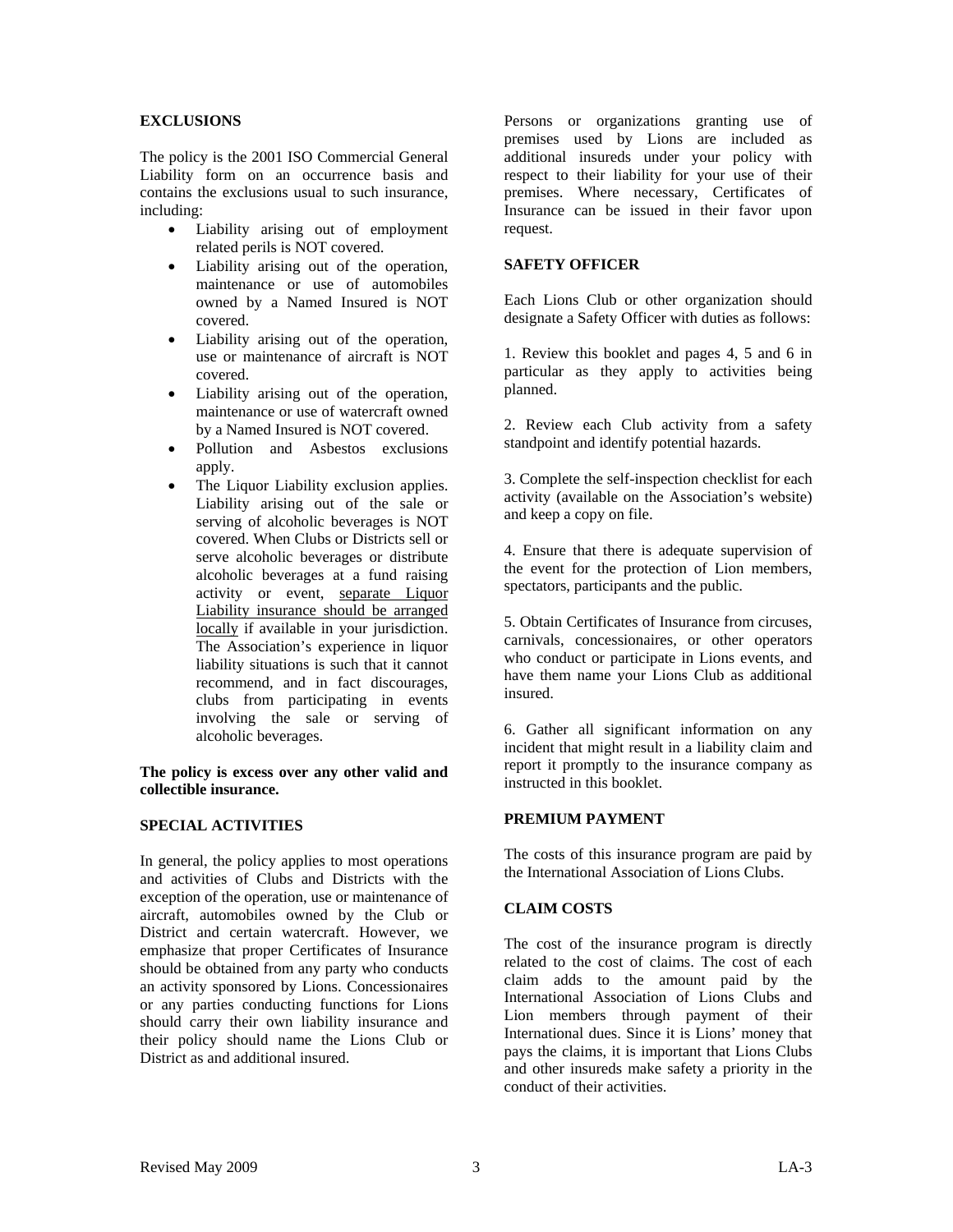### **HAZARDOUS ACTIVITIES**

Experience over the years has shown that certain activities are quite hazardous. Some of these are:

- DUNK TANKS
- CARNIVALS, CIRCUSES AND RODEOS
- EVENTS WHERE ALCOHOL IS SERVED
- AMUSEMENT RIDES
- SNOWMOBILE, GO-KART, SKATEBOARD AND OTHER RACES AND CONTESTS
- ROCK CONCERTS
- FIREWORKS DISPLAYS & SALES
- PARKS, PLAYGROUNDS, SWIMMING POOLS
- CONSTRUCTION & DEMOLITION PROJECTS
- TRACTOR PULLS INCLUDING TRUCK OR PICKUP PULLS

Your Club should seriously consider the risk involved in conducting these or similar types of activities. If they are held, the Safety Officer should develop and monitor a safety plan for the activity. If events are sponsored by Lions but conducted by others, be sure to obtain Certificates of Insurance indicating that the operator conducting the activity has adequate liability insurance naming the Lions Club as additional insured. If you undertake a joint project with another organization, the cosponsor is NOT protected by our policy and should have adequate insurance of its own.

### **EVIDENCE OF COVERAGE**

Coverage afforded by the program is automatic. If you are required to provide evidence of coverage, a certificate of insurance may be immediately printed online 24 hours a day 365 days a year at: [www.lionsclubs.org](http://www.lionsclubs.org/) in the Resources section. **You can also request a Certificate of Insurance by calling (800) 316- 6705, faxing your request to (630) 324-2779 or sending an e-mail to [lionsclubs@willis.com](mailto:lionsclubs@willis.com)**.

**WILLIS HRH will make every effort to issue certificates within 2 business days, but please allow up to 7 business days for receipt of all certificates.** 

### **CLAIM REPORTING**

All claims, or occurrences which might lead to claims, should be reported promptly to ACE Insurance. **In the U. S. call (888) 217-8074 or outside the U.S. call (866) 809-0396.** Contact this number with full details of the occurrence. A listing of international claim offices is included herein.

When a claim situation arises, DO NOT admit liability or suggest that compensation will be offered. If correspondence or other communication is received indicating that a claimant feels a Lions member, Club or District is responsible for damage or injury, an immediate report should be made.

Satisfactory claim settlements can best be made by those properly trained for this function. No Lion or Lions representative should enter into negotiations with a claimant unless requested to do so by the insurance company or the General Counsel of Lions Clubs International.

### **TYPICAL QUESTIONS AND ANSWERS**

### **I. DOES THE POLICY APPLY TO?**

#### **1. Injury to a Lion or volunteer worker working on a Lions project?**

Only if there is legal liability resulting from negligence of an insured. The Medical Expense Limit of \$1,000 would apply regardless of liability.

### **2. Food poisoning?**

Yes.

### **3. Legal liability for damage to buildings and their contents rented or used by Lions?**

The policy covers Lions for their liability for fire damage to buildings while rented or temporarily occupied by Lions with the permission of the owner. Coverage also applies to Lions liability for damage to buildings and their contents from causes other than fire, while rented to Lions for seven or fewer consecutive days.

#### **4. Liability for operation of automobiles (including busses, trucks and trailers) hired by, rented by or loaned to Lions organizations?**

Yes. The owner's insurance is primary, but this policy provides excess and contingent liability coverage for the Named Insured. We cover the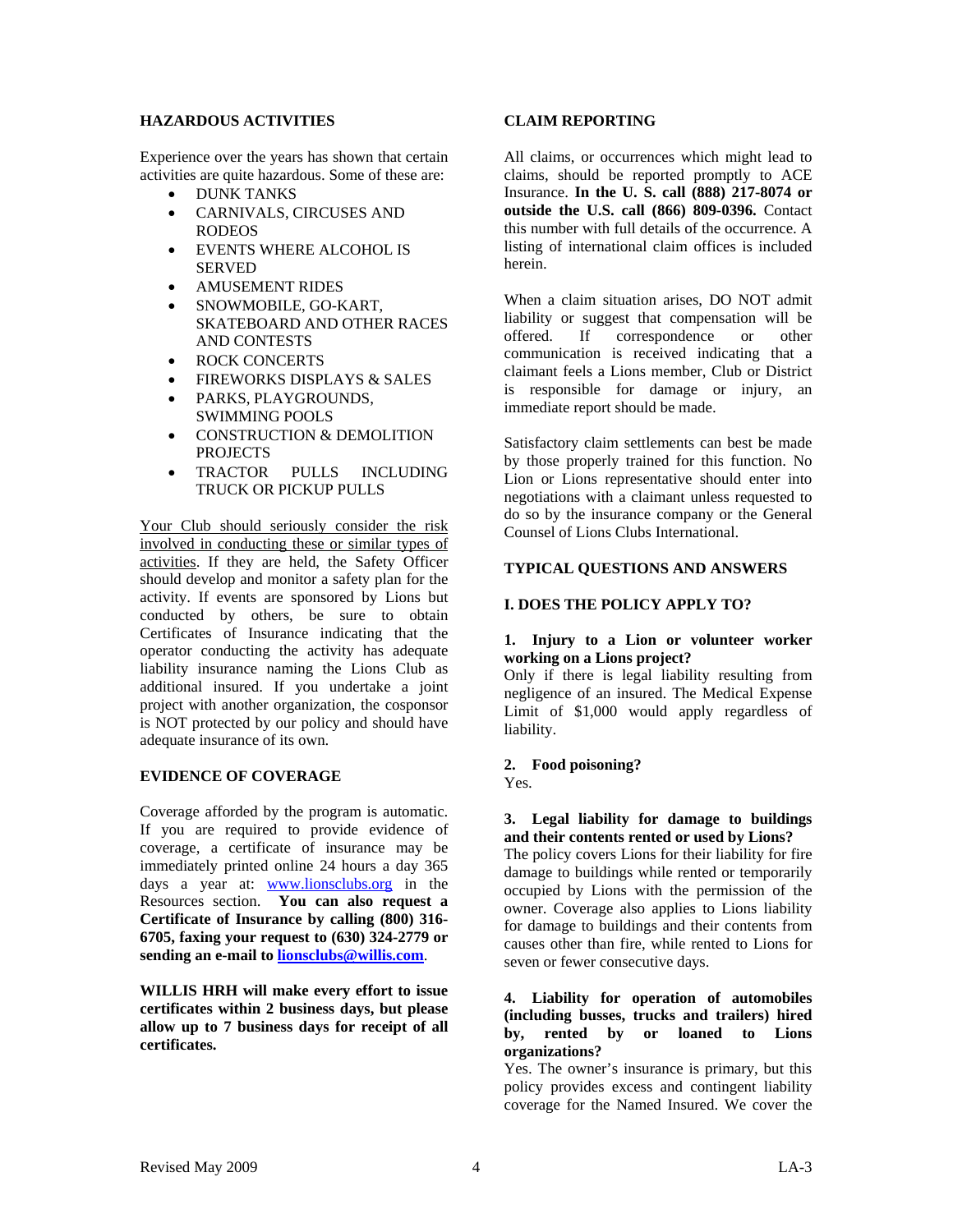legal liability of the Club or District only. We do not cover the owner or operator of the vehicle or damage to the vehicle or its contents.

**5. Damage to property owned or used by Lions or in their care, custody or control?**  No.

**6. Lions liability for injury to a participant in a sporting event or other similar activity conducted by Lions?** 

Only if there is legal liability resulting from negligence of an insured. The Medical Payments coverage does not apply to a person injured while taking part in athletics.

**7. Zone, District and other Lions conventions?**  Yes.

**8. Does a Leo, Lioness, Club Branch, New Century or Campus Club have the same protection under the plan as a Lions Club?**  Yes.

### **II. OTHER QUESTIONS**

**9. Our Club owns a building (or park or other facility) at which we conduct activities. These are often open to the public and admission may be charged. We also rent the building to others for various activities. Are these several phases of building operations covered for our legal liability?**

Yes. However, others who rent or use the building or facility should carry their own liability insurance and include your club as an additional insured. Our policy does not protect the renter or user for their liability. If alcoholic beverages are served or sold, you or the user should arrange liquor liability insurance to protect both parties if required under the laws of your jurisdiction.

### **10. Are any Worker's Compensation benefits provided?**

No. If your club hires any employees you should arrange separate Workers Compensation insurance. If your club engages a contractor, carnival operator or other service provider, you should obtain a certificate of insurance which includes Workers Compensation coverage from them.

#### **11. Our Club operates a Glaucoma Clinic. Are we covered for malpractice on the part of a doctor we employ? Is a doctor who donates his services covered?**

The definition of "Bodily Injury" in the policy has been amended to include injury arising out of the rendering of or failure to render professional services by a physician, dentist or nurse while employed by, or donating his services to the Named Insured. Your Club would be protected for its contingent liability for the doctor's acts. The doctor's own malpractice insurance would be primary. We provide "Incidental Malpractice" coverage for the Club only and do not cover the doctor for his direct professional liability. Trained professional technicians are treated the same as doctors when performing services within their profession.

### **12. Is all coverage excluded for events at which we sell or serve alcoholic beverages?**

No, the policy still covers the event, but the liquor exclusion applies to liability arising out of the sale or serving of alcoholic beverages.

#### **13. Is "Medical Payments" coverage provided which will pay for medical expenses without regard to legal liability?**

Yes, but only to a limit of \$1,000 per person. The coverage does not apply to injury to a person injured while taking part in athletics.

### **14. Our Club will conduct an aviation activity. How does the policy apply to this?**

The policy would apply to activities, concessions, etc., at the event, but would not cover accidents arising from the ownership, maintenance or use of any aircraft. The show operator or aircraft owners must carry adequate liability insurance. To be protected you must have your Club named as additional insured under the operator's or owner's insurance or arrange separate coverage protecting your Club for the event.

#### **15. A Lion is driving his car on Lions business and strikes a tree, damaging his car and injuring himself. Is there any coverage under this policy?**

No. We do not provide physical damage insurance on cars used on Lions business and there would be no legal liability or medical payments coverage for the injury to the Lion member.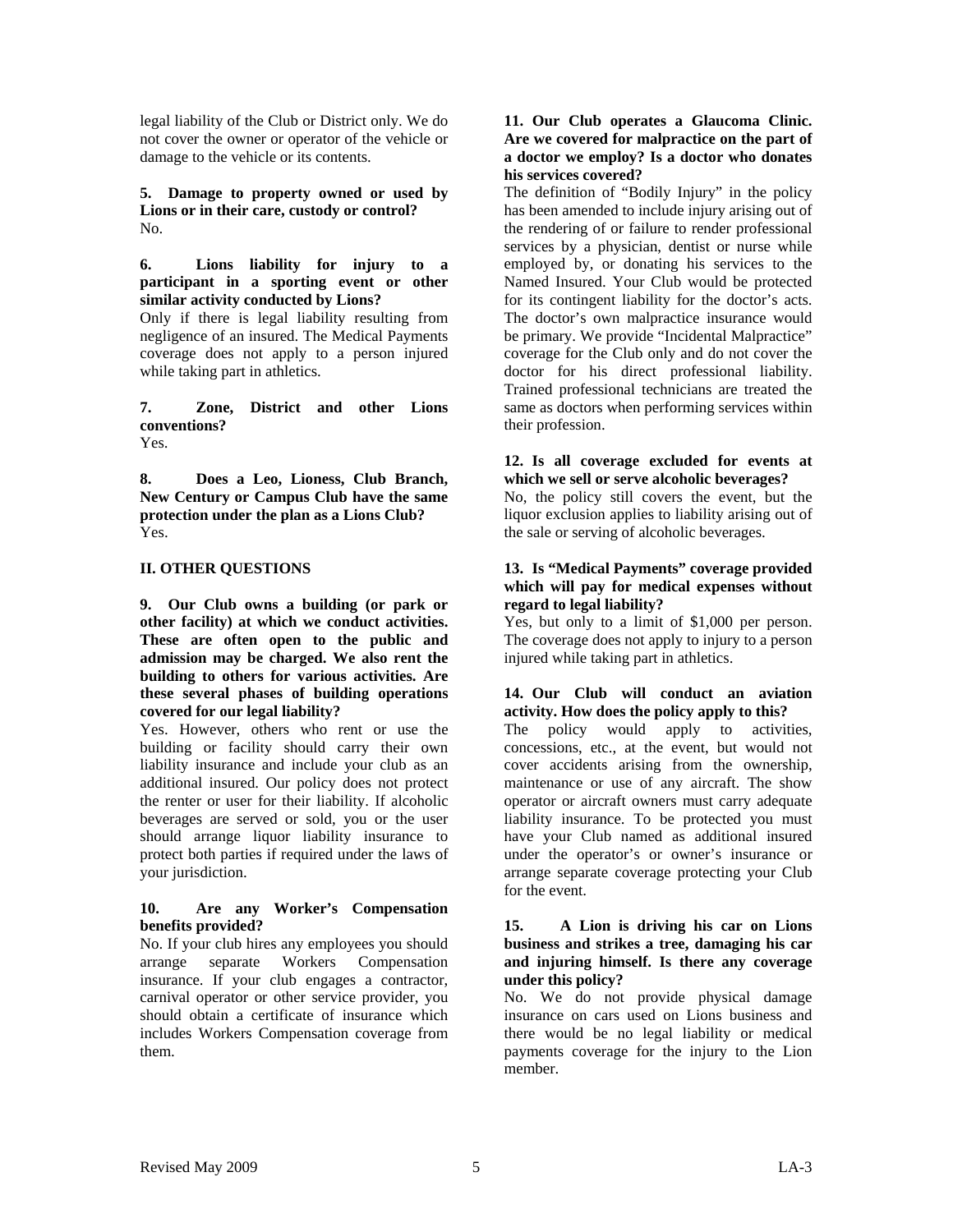#### **16. Our Club owns a refreshment trailer from which we sell food and beverages at fairs, carnivals, picnics or other functions. Do we need separate liability insurance?**

No. The current policy provisions state that a vehicle maintained primarily for purposes other than transportation of persons or cargo is not an "automobile" as defined in the policy, and coverage would apply. However, our policy would be excess over the insurance on the vehicle towing the trailer in jurisdictions where such insurance extends to the trailer.

#### **17. Our Club sponsors a soccer league (or Little League or other similar activity) which is separately controlled by the league organization. Is the soccer league an insured under our policy?**

No. The league should have its own Liability coverage and should name your Lions Club as an additional insured. Sponsored athletic organizations should also carry Sports Accident insurance to cover medical expenses for participants who might be injured in the activities. The Medical Payments coverage under our policy does not apply to participants in athletic events.

### **18. Does our club need to purchase Director's & Officers Liability Insurance?**

Lion Clubs, Districts and other Lion organizations should consider purchasing Director's & Officers liability insurance to protect the organization and its individual directors for alleged "wrongful acts". Such policies include coverage for damages, settlements and costs, as well as charges and expenses incurred in the defense of actions, suits or proceedings. The term "wrongful act" is typically defined to include any error, misstatement, misleading statement, act, omission, neglect or breach of duty committed by an insured person. Clubs may also elect to purchase crime coverage including "Employee Dishonesty" insurance. Also referred to as a "fidelity bond", this protection insures against loss of money, securities and other owned property as a result of dishonest acts committed by an employee, officer or director whether or not they can be identified, or if they are acting in collusion with other persons.

### **19. What other coverage should our Club consider purchasing?**

As previously mentioned, in situations where alcohol is sold or served, you should arrange for liquor liability insurance. If your club owns or rents buildings or personal property, you should purchase coverage for damage to this property. Liability and Physical Damage coverage for owned vehicles including trailers, as well as physical damage coverage for rented or leased vehicles, should be considered. If your club has employees, it is important that you arrange for workers compensation coverage where required in your jurisdiction. Please consult with a local insurance agent to consider additional coverage your club may need.

#### **20. If our Lions Club allows the use of the emblem and /or the name "Lions" by another entity, are they insured under our policy?**

The Constitution and By-Laws of the International Association of Lions Clubs provide that no individual or entity other than Lions Clubs and Districts may use the Lions name or emblem without a specific license granted by the International Board of Directors. Application for such license may be obtained on the Association website under Club Resource Center/ Publications/ Legal/Registered Agent, Incorporation & Foundation Resources.

If the entity has a current license granted by the International Association of Lions Clubs, the provisions of the policy would apply.

#### **21. Our Club is leasing a hall for a fundraising event. The lease has a "Hold Harmless Agreement" and other insurance requirements. If we sign the agreement, will the association's insurance policy provide the coverage required?**

Specific legal advice concerning leases and other agreements should be obtained from local legal counsel.

Hold Harmless Agreements generally require assumption of responsibility for "any and all" liabilities. The association's policy has various limitations and exclusions and does not therefore cover "any and all" liability. Other contractual provisions may not be consistent with the policy coverage. For these reasons, a club should be sure it has the insurance coverage required before it enters into leases or other contractual agreements.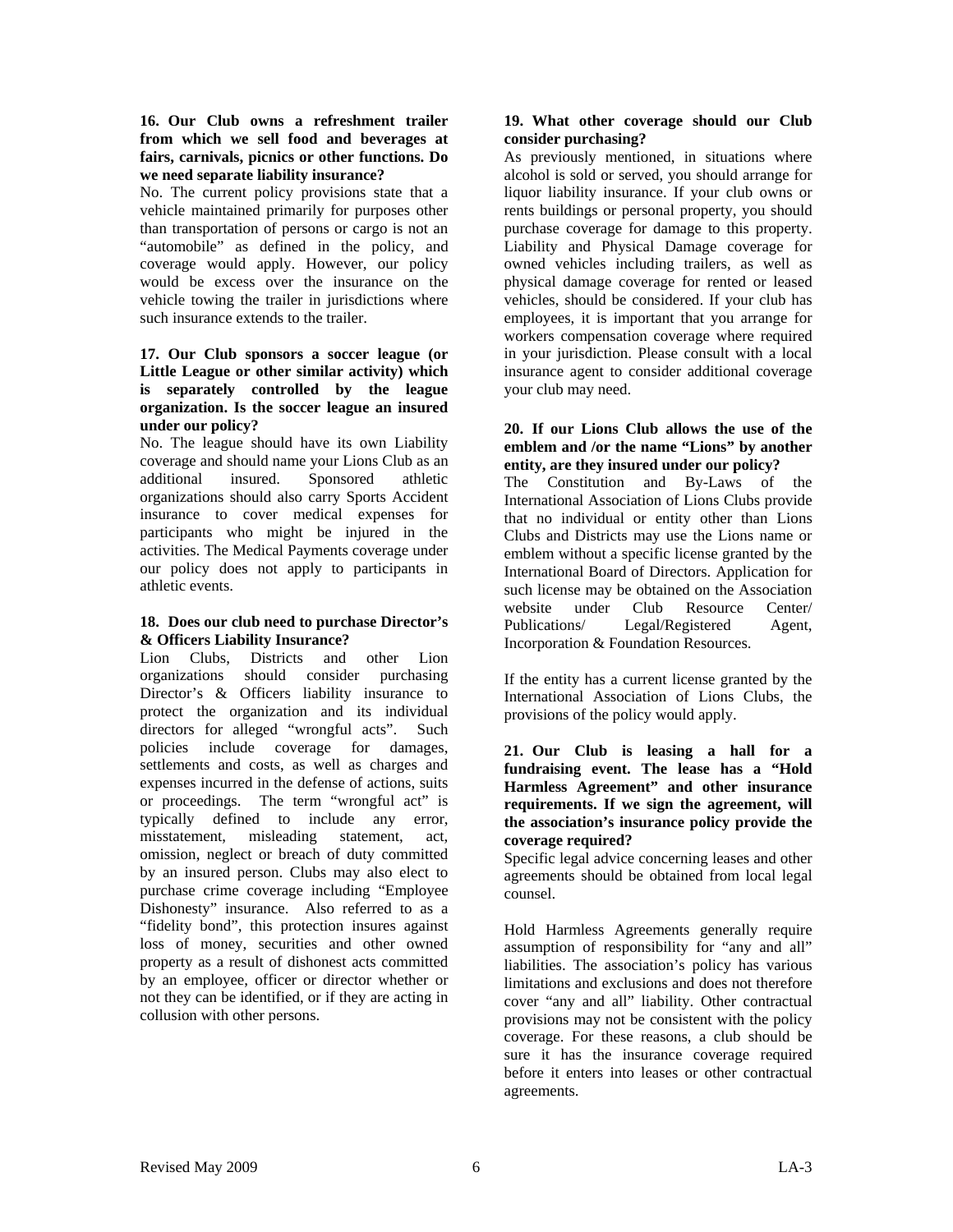**Should you have further inquiries regarding this policy, please contact WILLIS HRH or the Lions Clubs International Legal Division:** 

#### WILLIS HRH

333 E. BUTTERFIELD ROAD, Fifth floor LOMBARD, ILLINOIS 60148 Phone (630) 324-2779 or (800) 316-6705 Fax (630) 324-2501 E-mail [lionsclubs@willis.com](mailto:lionsclubs@willis.com)

Legal Division Lions Clubs International 300 W. 22nd Street Oak Brook, IL 60523 Phone: 630-571-5466, Ext. 360 Fax: 630-571-0953 Email: [legal@lionsclubs.org](mailto:legal@lionsclubs.org)

#### **ALL CLAIMS SHOULD BE REPORTED BY PHONE - U.S. (888) 217-8074 OR OUTSIDE THE U.S**. **(866) 809-0396**

#### **ACE AMERICAN INSURANCE CLAIM SERVICE OFFICES**

#### **UNITED STATES**

ESIS Chicago Casualty Claim Office 525 West Monroe, 4<sup>th</sup> Floor Chicago, IL 60661 PO Box 4864 Chicago 60680-4864 (312) 775-7800 or (800) 250-1649

#### **AUSTRALIA**

ACE Insurance Asia Pacific Limited ACE Building 28-34 O'Connell Street Sydney N.S.W. 2000 Australia (61-2) 9335-3382

#### **BAHAMAS**

ACE Insurance Company Plaza Scotiabank Bldg., 11th Floor 273 Ponce de Leon Avenue P. O. Box 191249 San Juan, Puerto Rico 00919-1249 (787) 274-4700

#### **BELGIUM**

ACE European Group, Ltd. Franklin Rooseveltplaats R Bus 4 2060 Antwerp, Belgium (32-2) 231-8728

### **BERMUDA**

ACE Insurance Company Plaza Scotiabank Bldg., 11th Floor 273 Ponce de Leon Avenue P. O. Box 191249 San Juan, Puerto Rico 00919-1249 (787) 274-4700

#### **BRAZIL**

ACE Seguradora S. A. Avenida Paulista, 1294 17o e 18o Andar Cequeira Cesar Sao Paulo - SP, CEP 01310-915 Brazil (55-11) 4504-4315

#### **CANADA**

ACE INA Insurance The Exchange Tower 2 First Canadian Place, 12th Floor Toronto, Ontario M5X 1A6, Canada (416) 594-3067

#### **CHILE**

ACE Seguros S.A. PO Box 493 Correo Central Miraflores No. 222, Piso 17 Santiago, Chile (562) 549-8361

#### **COLOMBIA**

Ace Seguros De Colombia S.A. Calle 72 No. 10-51 Pisos 7 and 8 CP 29782 Santa Fe De Bogota Cundinanarca, Colombia (57-1) 319-0400

#### **DENMARK**

ACE Insurance S.A.-N.V. Kent House Romney Place Maidstone, Kent ME 15 6LT, United Kingdom 44.1622.403000

#### **GERMANY**

ACE European Group, Ltd. Lurgiallee 10 D 60439 Frankfurt/Main, Germany (49-69) 75613-118